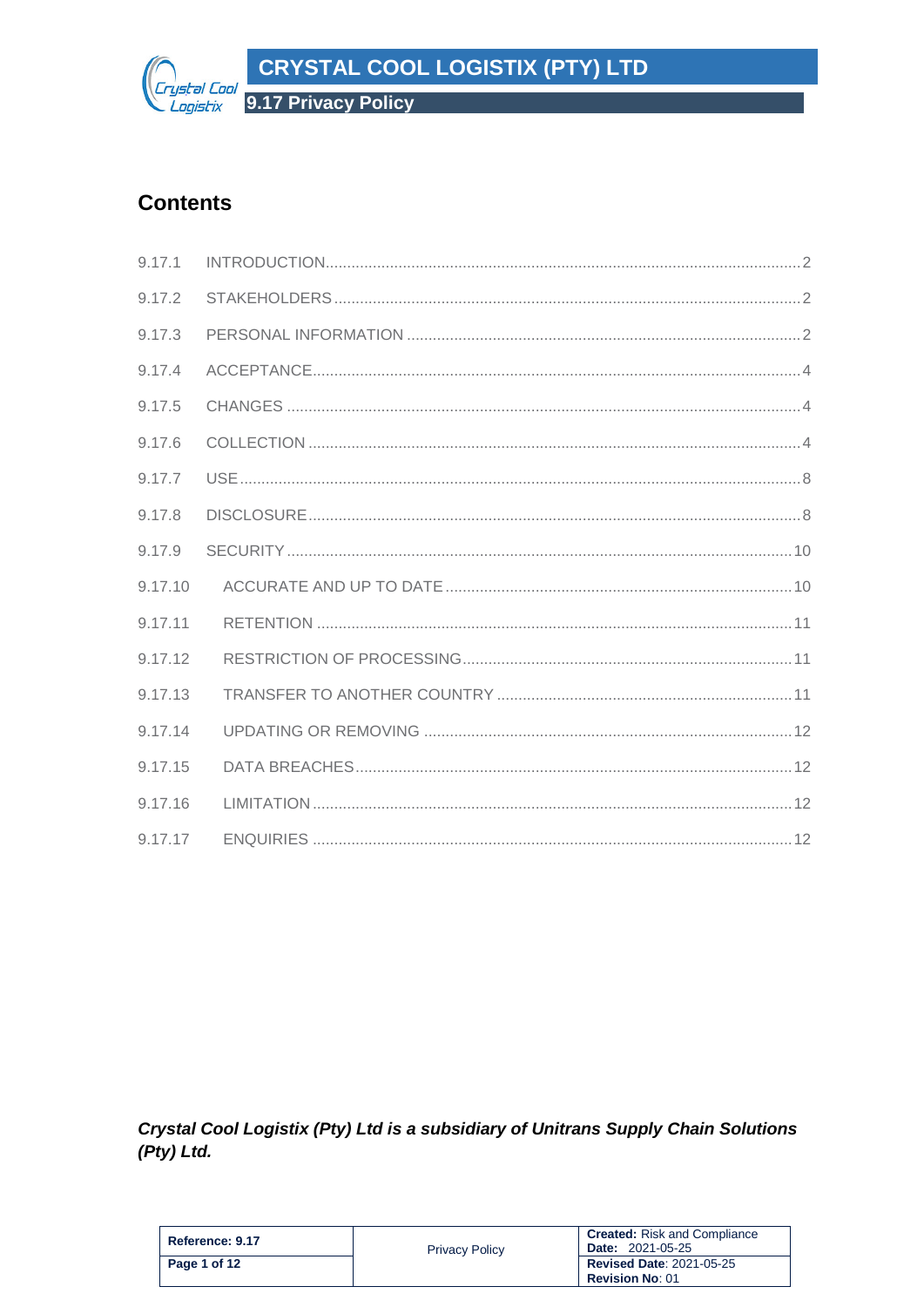

**We respect your privacy. Callouts like this are a summary of our privacy policy and contain the most important and relevant points for you. Please read the full privacy policy because it applies to you.**

### <span id="page-1-0"></span>**9.17.1 INTRODUCTION**

Welcome to the Crystal Cool Logistix (Pty) Ltd, privacy policy. This action plan details our commitment to protecting your privacy. We respect your privacy and take the protection of personal information very seriously. The purpose of this policy is to describe the way that we collect, store, use, and protect information that can be associated with you or another specific natural or juristic person which in turn could be used to identify you and that person (personal information).

**The purpose of this policy is to describe the way we handle your personal information.**

### <span id="page-1-1"></span>**9.17.2 STAKEHOLDERS**

This policy applies to you if you are:

- A visitor to our website; or
- A customer who has ordered the goods or services that we provide.

**The policy applies to you under certain circumstances.**

### <span id="page-1-2"></span>**9.17.3 PERSONAL INFORMATION**

Personal information includes:

- Certain information that we collect automatically when you visit our website; and
- Optional information that you provide to us voluntarily;

but excludes:

- Information that has been made anonymous so that it does not identify a specific person;
- Permanently de-identified information that does not relate or cannot be traced back to you specifically;
- Non-personal statistical information collected and compiled by us; and
- Information that you have provided voluntarily in an open, public

| Reference: 9.17 | <b>Privacy Policy</b> | <b>Created:</b> Risk and Compliance<br><b>Date: 2021-05-25</b> |
|-----------------|-----------------------|----------------------------------------------------------------|
| Page 2 of 12    |                       | <b>Revised Date: 2021-05-25</b><br><b>Revision No: 01</b>      |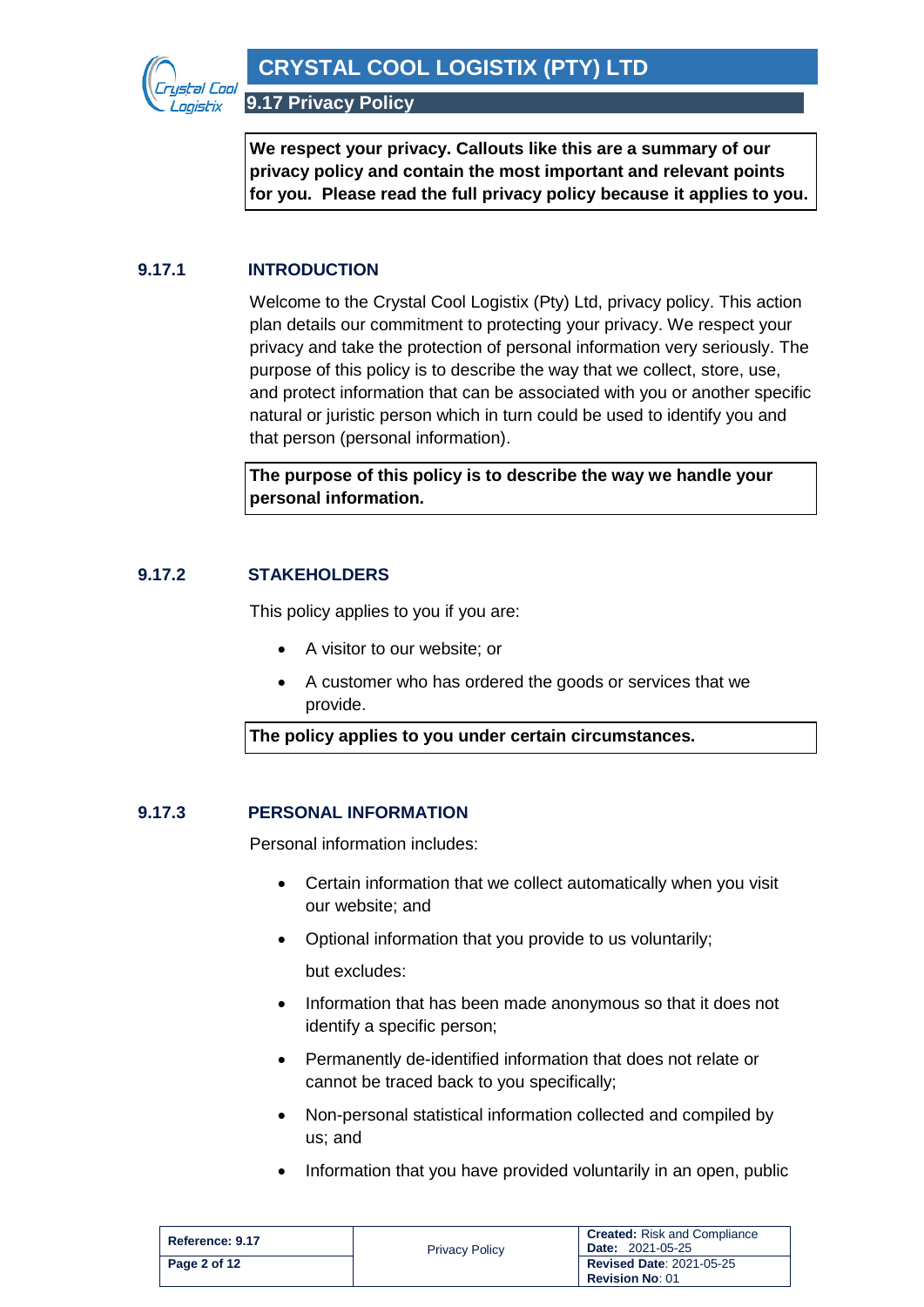

environment or forum including any blog, chat room, community, classifieds, or discussion board (because the information has been disclosed in a public forum, it is no longer confidential and does not constitute personal information subject to protection under this policy).

**Personal information includes information we collect (i) automatically when you visit our website and (ii) from you voluntarily. It excludes (i) anonymous, (ii) de-identified, (iii) nonpersonal statistical, and (iv) public information.**

### **Common examples**

Common examples of the types of personal information which we may collect and process include your:

- Identifying information such as your name, date of birth, or identification number of any kind;
- Contact information such as your phone number or email address;
- Address information such as your physical or postal address; or
- Demographic information such as your gender or marital status.

# **Sensitive personal information**

Depending on the goods or services that you require, we may also collect sensitive personal information including your:

- Financial information such as your bank account details;
- Sensitive demographic information such as your race or ethnicity;
- Medical information such as information about your physical or mental health;
- Sexual information such as your sexual orientation;
- Criminal information such as information about your commission or alleged commission of any offence or about any related legal proceedings;
- Employment information including your membership of a trade union; and
- Beliefs including your political or religious beliefs.

| Reference: 9.17 | <b>Privacy Policy</b> | <b>Created:</b> Risk and Compliance<br><b>Date: 2021-05-25</b> |
|-----------------|-----------------------|----------------------------------------------------------------|
| Page 3 of 12    |                       | <b>Revised Date: 2021-05-25</b><br><b>Revision No: 01</b>      |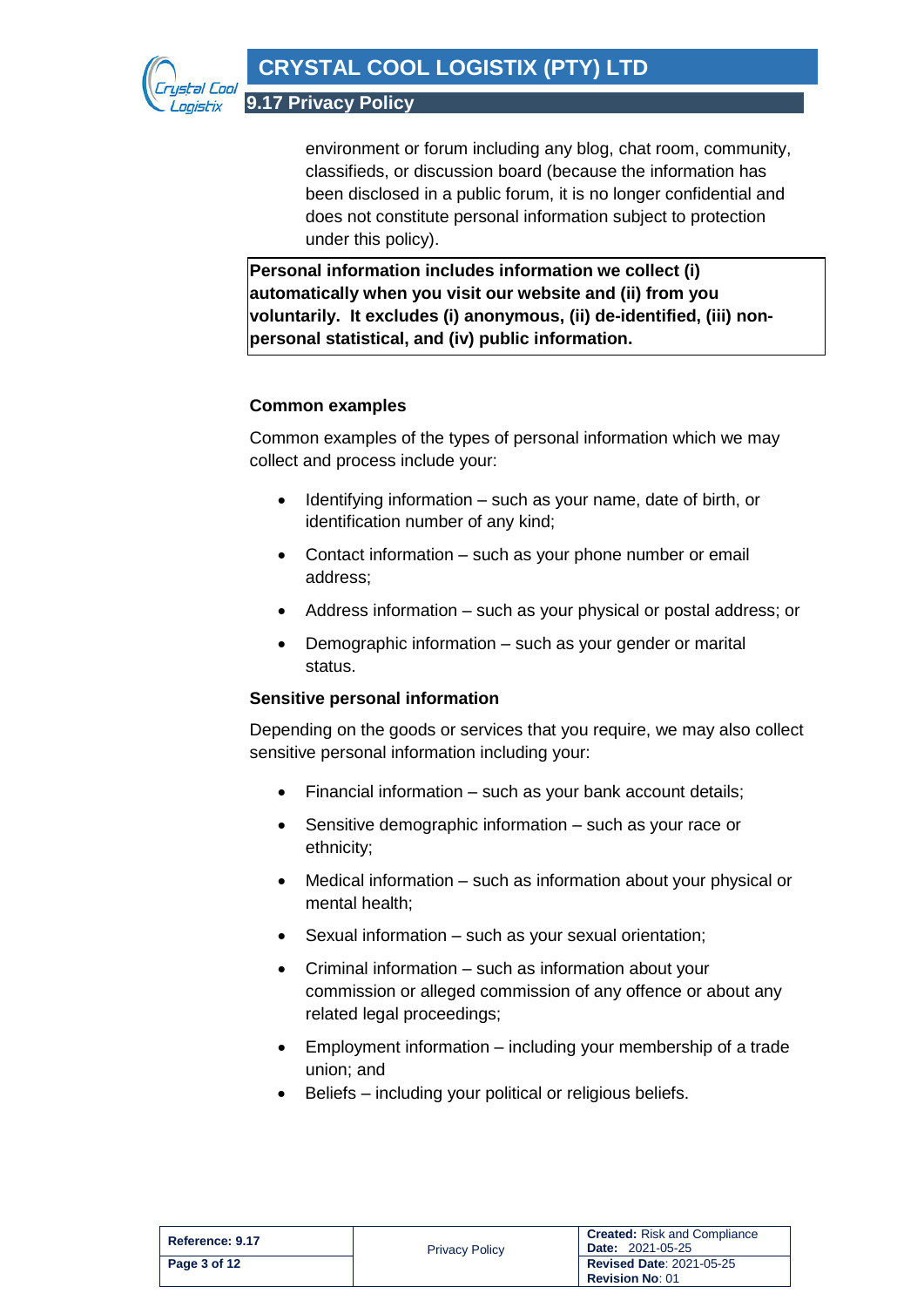# <span id="page-3-0"></span>**9.17.4 ACCEPTANCE**

### **Acceptance required**

You must accept all the terms of this policy when you order any of our goods, register for, or use the website or any of our services. If you do not agree with anything in this policy, then you may not order any of our goods, register for, or use the website or any of our services.

### **Legal capacity**

You may not access our website or order our goods or services if you are younger than 18 years old or do not have legal capacity to conclude legally binding contracts.

### **Deemed acceptance**

By accepting this policy, you are deemed to have read, understood, accepted, and agreed to be bound by all of its terms.

### **Your obligations**

You may only send us your own personal information or the information of another data subject where you have their permission to do so.

# <span id="page-3-1"></span>**9.17.5 CHANGES**

We may change the terms of this policy at any time. We will notify you of any changes by placing a notice in a prominent place on the website, or by sending you an email detailing the changes that we have made and indicating the date that they were last updated. If you do not agree with the changes, then you must stop using the website and our goods and services. If you continue to use the website or our goods or services following notification of a change to the terms, the changed terms will apply to you and you will be deemed to have accepted those updated terms.

# <span id="page-3-2"></span>**9.17.6 COLLECTION**

#### **On registration**

Once you register on our website or application, you will no longer be anonymous to us. You will provide us with certain personal information.

This personal information will include:

- Your name and surname;
- Your email address;
- Your telephone number;

| Reference: 9.17 | <b>Privacy Policy</b> | <b>Created:</b> Risk and Compliance<br><b>Date: 2021-05-25</b> |
|-----------------|-----------------------|----------------------------------------------------------------|
| Page 4 of 12    |                       | <b>Revised Date: 2021-05-25</b><br><b>Revision No: 01</b>      |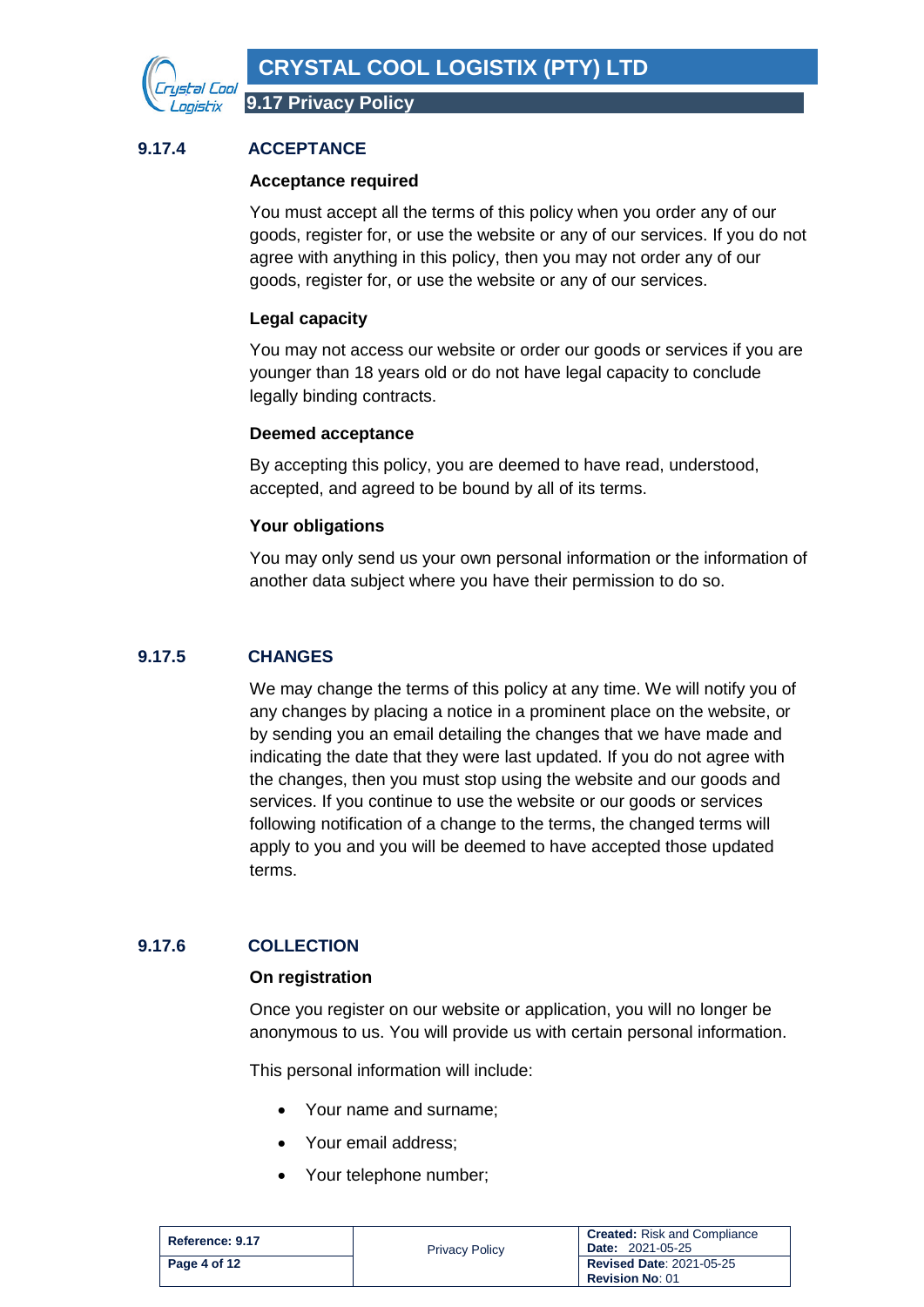

- Your company name, company registration number, and VAT number;
- Your postal address or street address; and
- Your username and password.

We will use this personal information to fulfil your account, provide additional services and information to you as we reasonably think appropriate, and for any other purposes set out in this policy.

**We collect certain information on registration, when you register on our website or application.**

### **On order**

When you order any goods or services from us, you will be asked to provide us with additional information on a voluntary basis (goods information or services information).

**We collect certain information when you order any goods from us or make use of our services, necessary to provide the goods or services o to you.**

### **From browser**

We automatically receive and record Internet usage information on our server logs from your browser, such as your Internet Protocol address (IP address), browsing habits, click patterns, version of software installed, system type, screen resolutions, colour capabilities, plug-ins, language settings, cookie preferences, search engine keywords, JavaScript enablement, the content and pages that you access on the website, and the dates and times that you visit the website, paths taken, and time spent on sites and pages within the website (usage information). Please note that other websites visited before entering our website might place personal information within your URL during a visit to it, and we have no control over such websites. Accordingly, a subsequent website that collects URL information may log some personal information.

**We collect certain information from your web browser, including your internet usage information when you visit our website.**

| Reference: 9.17 | <b>Privacy Policy</b> | <b>Created:</b> Risk and Compliance<br><b>Date: 2021-05-25</b> |
|-----------------|-----------------------|----------------------------------------------------------------|
| Page 5 of 12    |                       | <b>Revised Date: 2021-05-25</b><br><b>Revision No: 01</b>      |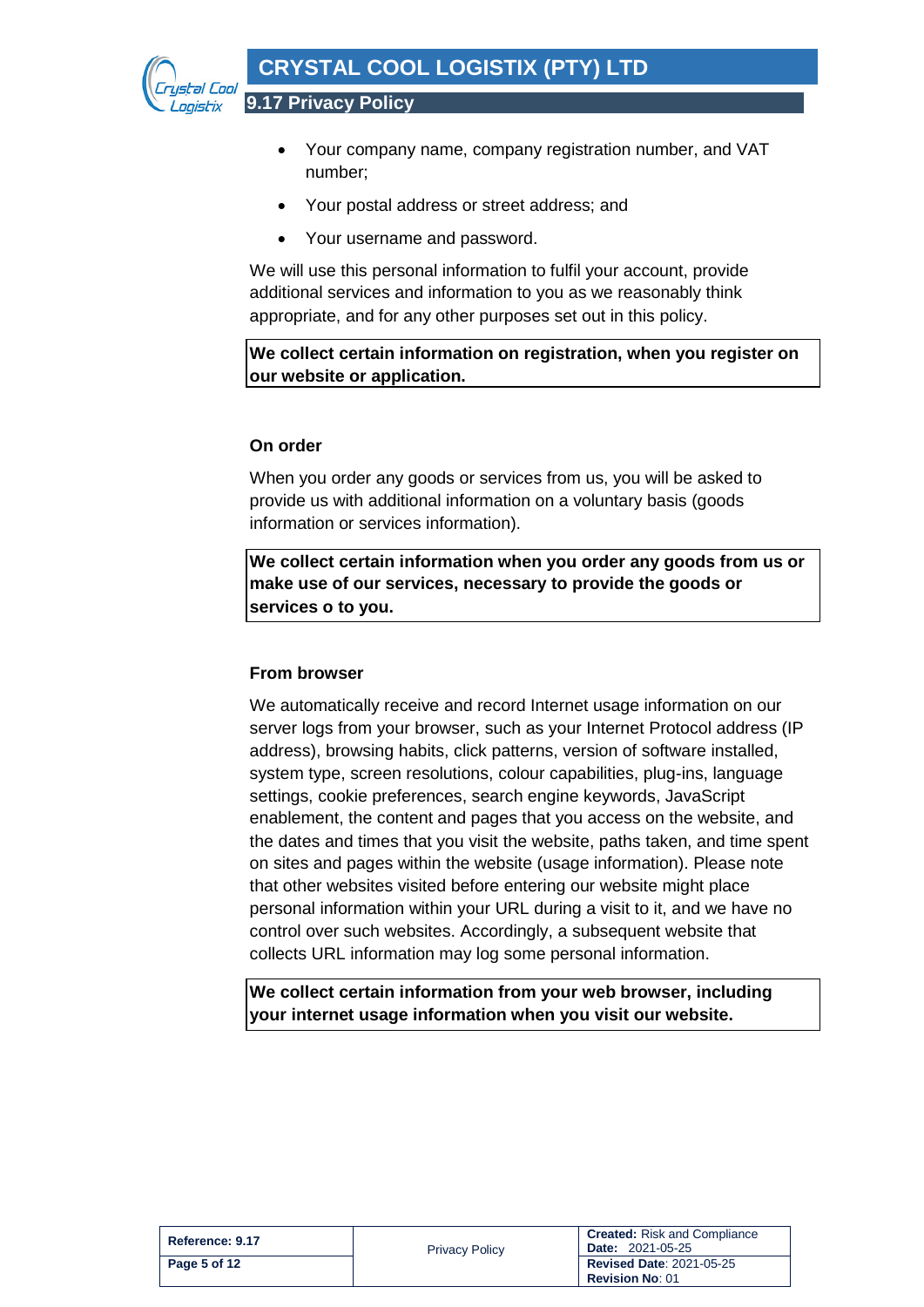

#### **Cookies**

We do not actively trigger cookies on our websites, other than it pertains to the mentioned browser data collection and third-party cookies referred to in this document; or where information has been voluntarily submitted.

### **Third-party cookies**

Some of our business partners use their own cookies or widgets on our website. We have no access to or control over them. Information collected by any of those cookies or widgets is governed by the privacy policy of the company that created it, and not by us.

### **Web beacons**

Our website may contain electronic image requests (called a single-pixel gif or web beacon request) that allow us to count page views and to access cookies. Any electronic image viewed as part of a web page (including an ad banner) can act as a web beacon. We use this information collected off our site and share it with our advertising platforms to carry out marketing initiatives. All the information that we share is encrypted and we make sure that our third-party service providers comply with relevant data protection laws. We may provide this information including identifiers that allow our advertising platforms to deliver targeted online advertising on social media and websites.

**We collect certain information from web beacons on our website to compile anonymous information about our website.**

### **Optional details**

You may also provide additional information to us on a voluntary basis (optional information). This includes content or products that you decide to upload or download from our website or when you enter competitions, take advantage or promotions, respond to surveys, order certain additional goods or services, or otherwise use the optional features and functionality of our website.

**We collect certain optional information, that you provide when you upload or download content from our website or when you enter competitions, take advantage of promotions, respond to surveys or register and subscribe for certain additional services.**

### **Recording calls**

We may monitor and record any telephone calls that you make to us, unless you specifically request us not to.

| Reference: 9.17 | <b>Privacy Policy</b> | <b>Created:</b> Risk and Compliance<br><b>Date: 2021-05-25</b> |
|-----------------|-----------------------|----------------------------------------------------------------|
| Page 6 of 12    |                       | <b>Revised Date: 2021-05-25</b><br><b>Revision No: 01</b>      |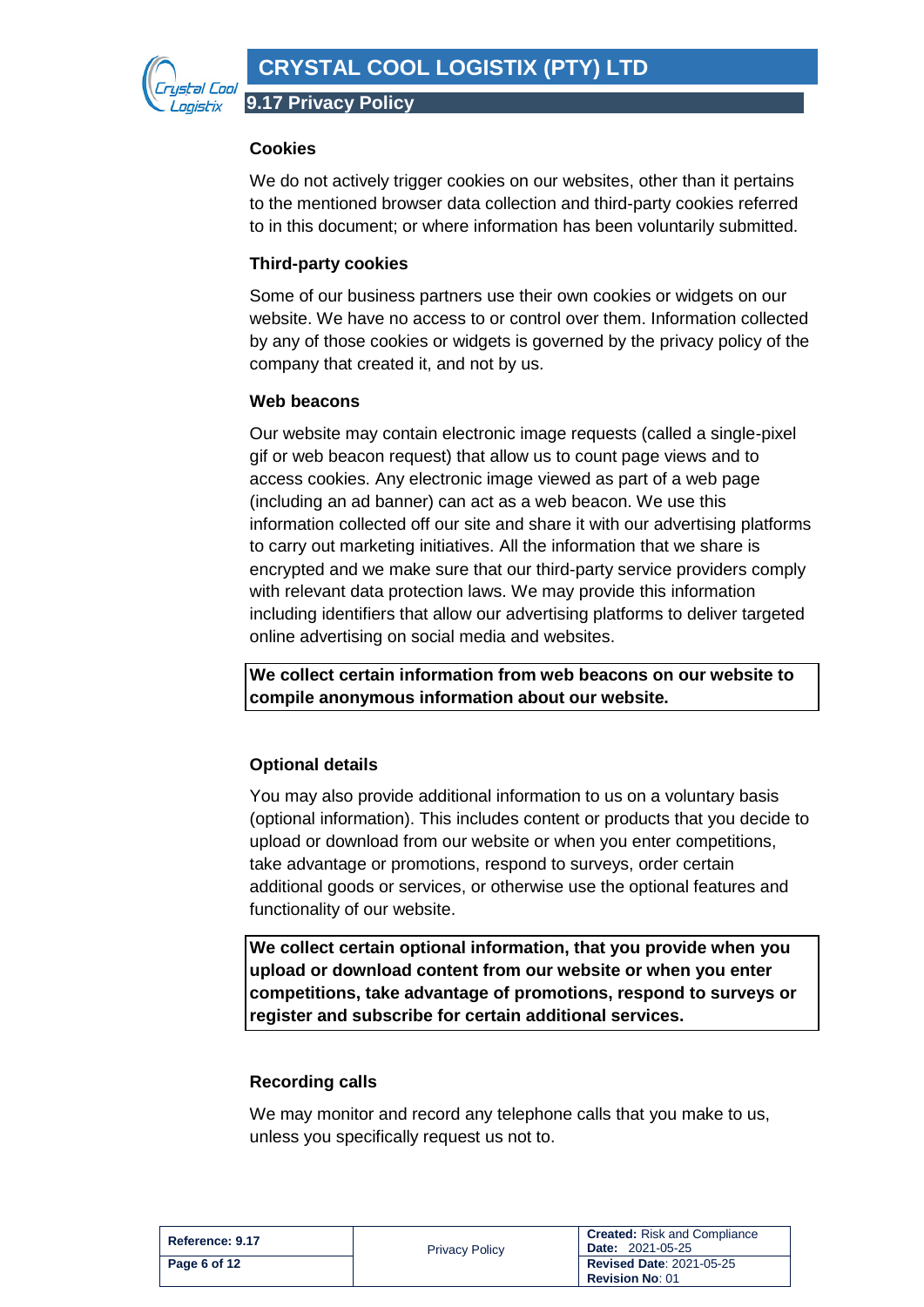

### **Purpose for collection**

We may use or process any goods information, services information, or optional information that you provide to us for the purposes that you indicated when you agreed to provide it to us. Processing includes gathering your personal information, disclosing it, and combining it with other personal information. We generally collect and process your personal information for various purposes, including:

- Goods purposes such as collecting orders for, supplying, and supporting our goods;
- Services purposes such as providing our services;
- Marketing purposes such as pursuing lawful related marketing activities;
- Business purposes such as internal audit, accounting, business planning, and joint ventures, disposals of business, or other proposed and actual transactions; and
- Legal purposes such as handling claims, complying with regulations, or pursuing good governance.

We may use your usage information for the purposes described above and to:

- Remember your information so that you will not have to re-enter it during your visit or the next time you access the website;
- Monitor website usage metrics such as total number of visitors and pages accessed; and
- Track your entries, submissions, and status in any promotions or other activities in connection with your usage of the website.

**We may use any of your personal information that you provide to us for the purpose that you indicated when you agreed to provide it to us.**

### **Consent to collection**

We will obtain your consent to collect personal information:

- In accordance with applicable law; and
- When you provide us with any optional information.

**We will get your consent to collect your personal information in accordance with the applicable law when you provide us with it.** 

| Reference: 9.17 | <b>Privacy Policy</b> | <b>Created:</b> Risk and Compliance<br><b>Date: 2021-05-25</b> |
|-----------------|-----------------------|----------------------------------------------------------------|
| Page 7 of 12    |                       | <b>Revised Date: 2021-05-25</b><br><b>Revision No: 01</b>      |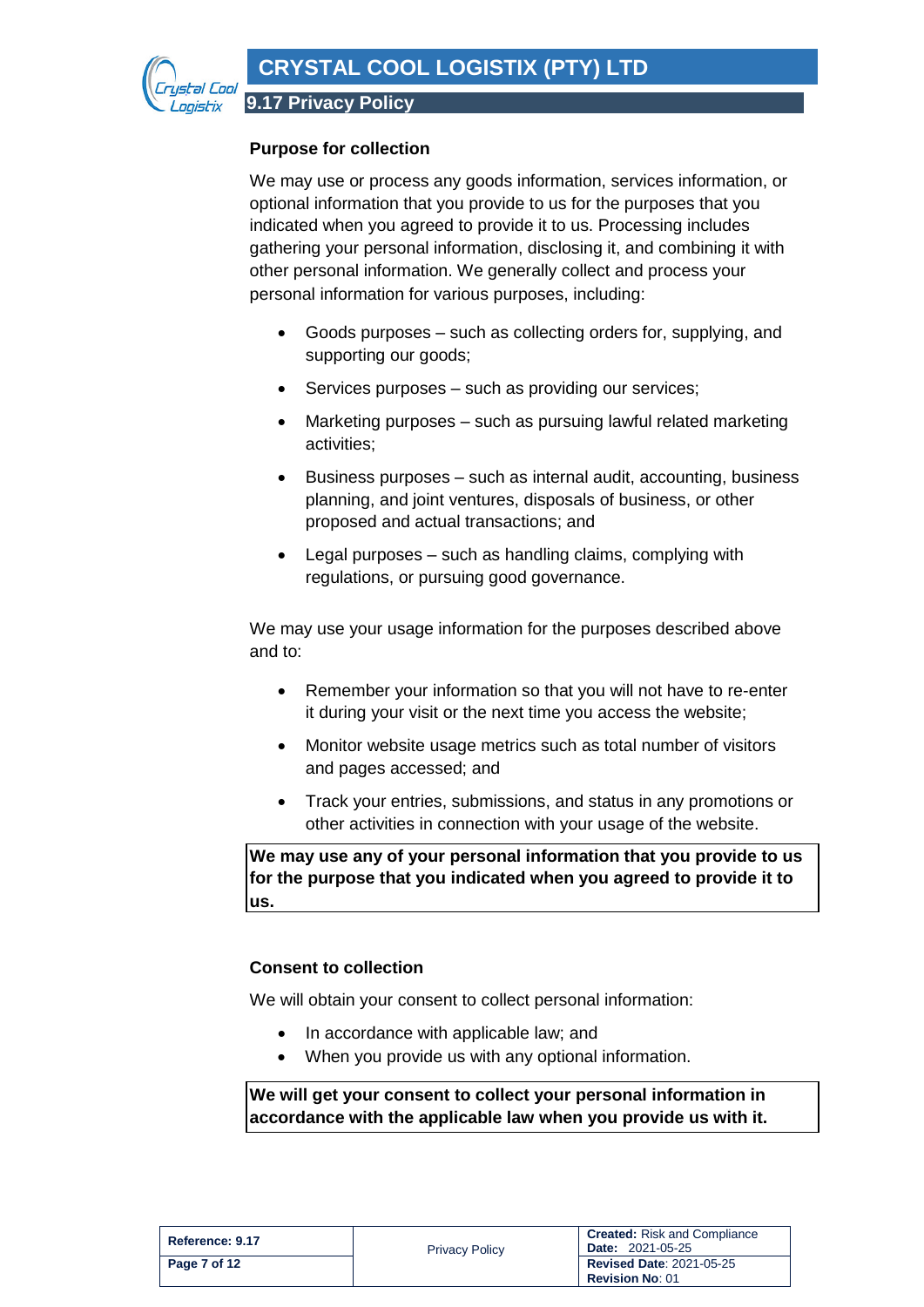

# <span id="page-7-0"></span>**9.17.7 USE**

### **Our obligations**

We may use your personal information to fulfil our obligations to you.

#### **Messages and updates**

We may send administrative messages and email updates to you about the website. In some cases, we may also send you primarily promotional messages. You can choose to opt-out of promotional messages.

**We may use your information to send you administrative messages and email updates to you regarding the website and for marketing purposes where lawful.**

### **Targeted content**

While you are logged into the website, we may display targeted adverts and other relevant information based on your personal information. In a completely automated process, computers process the personal information and match it to adverts or related information. We never share personal information with any advertiser, unless you specifically provide us with your consent to do so. Advertisers receive a record of the total number of impressions and clicks for each advert. They do not receive any personal information. If you click on an advert, we may send a referring URL to the advertiser's website identifying that a customer is visiting from the website. We do not send personal information to advertisers with the referring URL. Once you are on the advertiser's website however, the advertiser is able to collect your personal information.

**We may use your information for targeted content in certain, specified instances.**

# <span id="page-7-1"></span>**9.17.8 DISCLOSURE**

#### **Sharing**

We may share your personal information with:

• Other divisions or companies within the group of companies to which we belong so as to provide joint content and services like registration, for transactions and customer support, to help detect and prevent potentially illegal acts and violations of our policies, and to guide decisions about our products, services, and communications (they will only use this information to send you marketing communications if you have requested their goods or services);

| Reference: 9.17 | <b>Privacy Policy</b> | <b>Created:</b> Risk and Compliance<br><b>Date: 2021-05-25</b> |
|-----------------|-----------------------|----------------------------------------------------------------|
| Page 8 of 12    |                       | <b>Revised Date: 2021-05-25</b><br><b>Revision No: 01</b>      |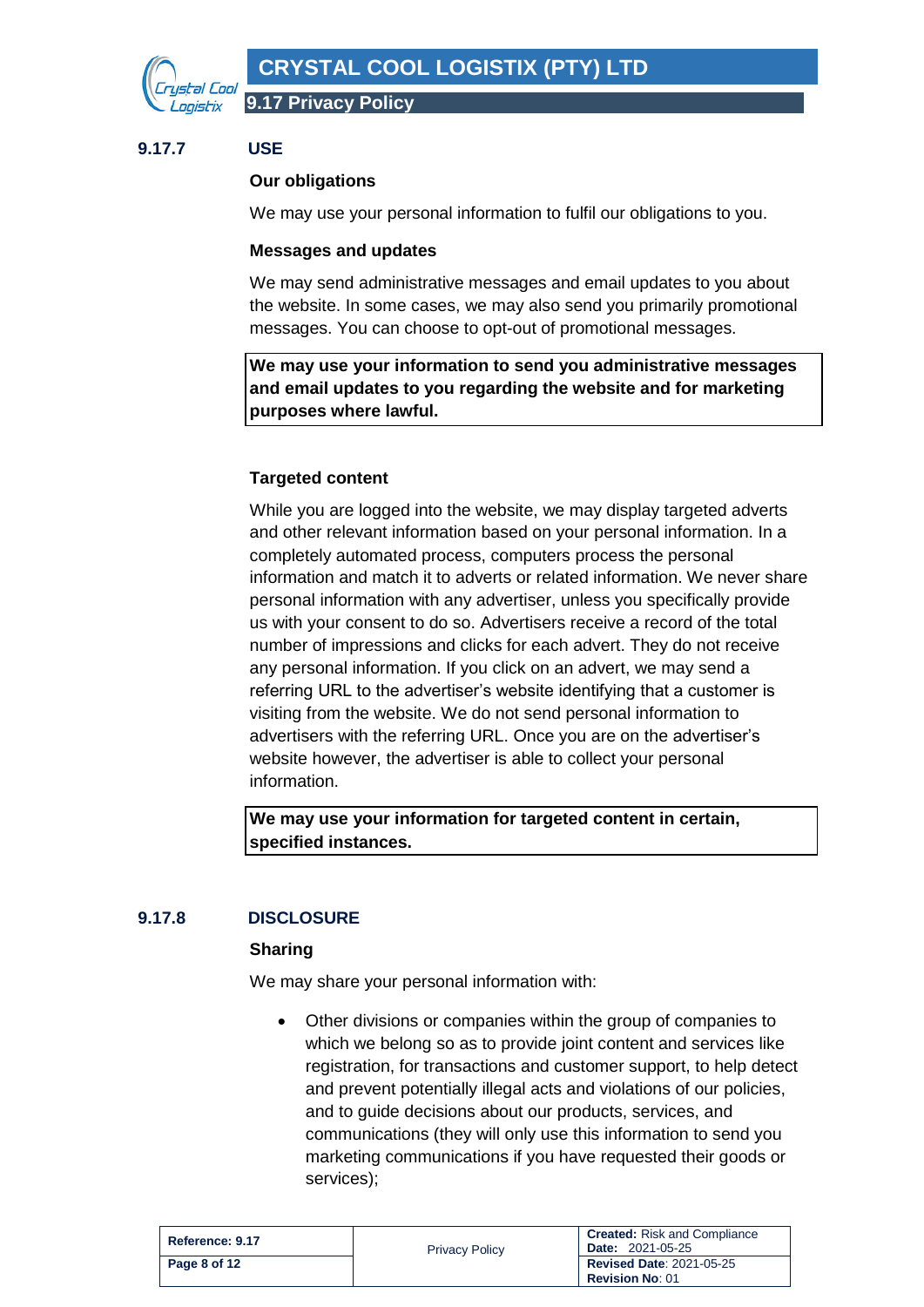

- An affiliate, in which case we will seek to require the affiliates to honor this privacy policy;
- Our goods suppliers or service providers under contract who help supply certain goods or help with parts of our business operations, including fraud prevention, bill collection, marketing, technology services (our contracts dictate that these goods suppliers or service providers only use your information in connection with the goods they supply or services they perform for us and not for their own benefit);
- Credit bureaus to report account information, as permitted by law;
- Banking partners as required by credit card association rules for inclusion on their list of terminated merchants (in the event that you utilise the services to receive payments and you meet their criteria); and
- Other third parties who provide us with relevant services where appropriate.

**We may share your personal information with third parties for the purpose of fulfilling our obligations to you among other purposes.**

# **Regulators**

We may disclose your personal information as required by law or governmental audit.

### **Law enforcement**

We may disclose personal information if required:

- By a subpoena or court order:
- To comply with any law;
- To protect the safety of any individual or the general public; and
- To prevent violation of our customer relationship terms.

**We may disclose personal information to third parties if required for legal reasons.**

### **No selling**

We will not sell personal information. No personal information will be disclosed to anyone except as provided in this privacy policy.

| Reference: 9.17 | <b>Privacy Policy</b> | <b>Created:</b> Risk and Compliance<br><b>Date: 2021-05-25</b> |
|-----------------|-----------------------|----------------------------------------------------------------|
| Page 9 of 12    |                       | <b>Revised Date: 2021-05-25</b><br><b>Revision No: 01</b>      |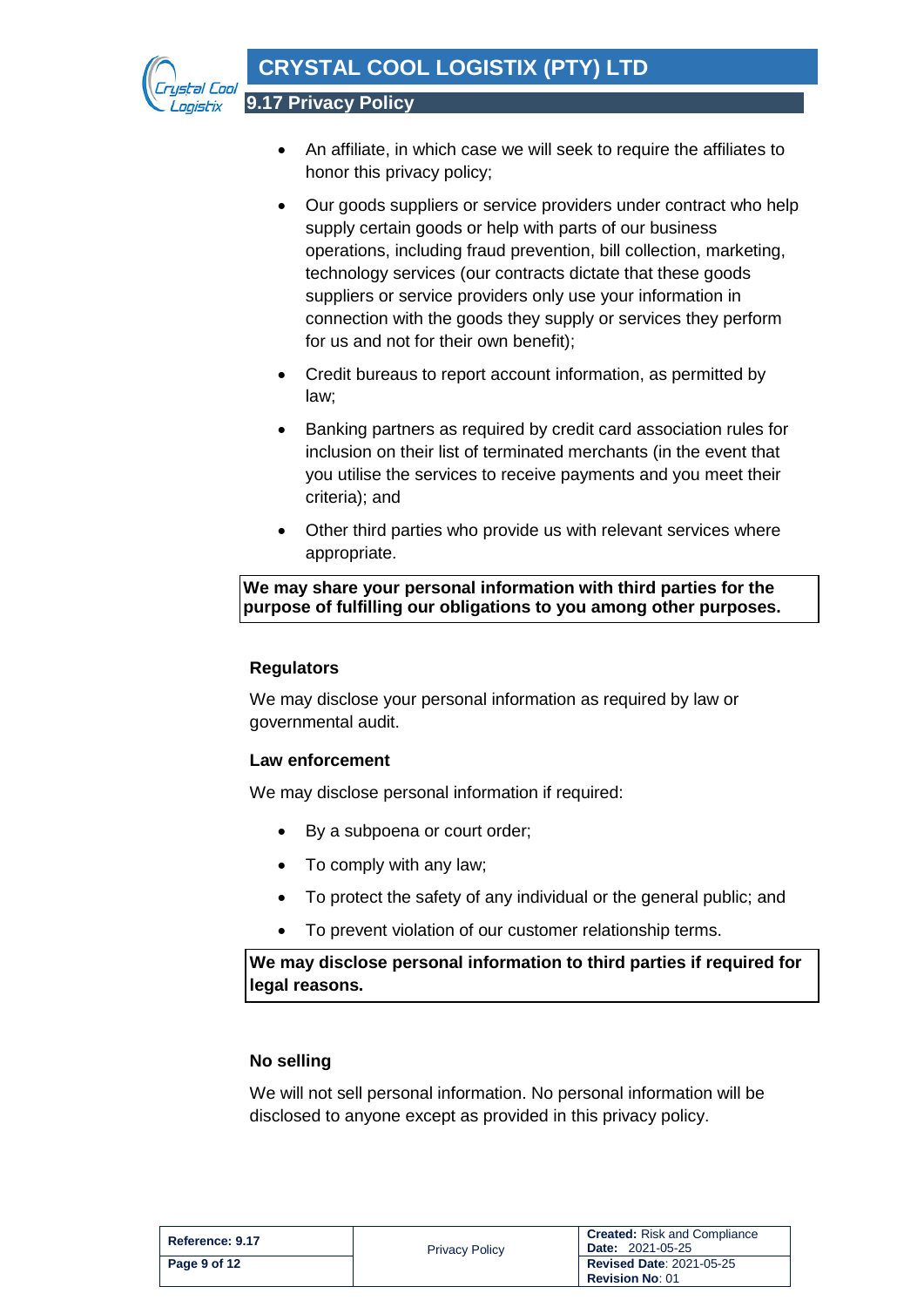

### **Marketing purposes**

We may disclose aggregate statistics (information about the customer population in general terms) about the personal information to advertisers or business partners.

### **Employees**

We may need to disclose personal information to our employees that require the personal information to do their jobs. These include our responsible management, human resources, accounting, audit, compliance, information technology, or other personnel.

### **Change of ownership**

If we undergo a change in ownership, or a merger with, acquisition by, or sale of assets to, another entity, we may assign our rights to the personal information we process to a successor, purchaser, or separate entity. We will disclose the transfer on the website. If you are concerned about your personal information migrating to a new owner, you may request us to delete your personal information.

### <span id="page-9-0"></span>**9.17.9 SECURITY**

We take the security of personal information very seriously and always do our best to comply with applicable data protection laws. Our hosting company will host our website in a secure server environment that uses a firewall and other advanced security measures to prevent interference or access from outside intruders. We authorise access to personal information only for those employees who require it to fulfil their job responsibilities. We implement disaster recover procedures where appropriate.

**Our website is hosted on a secure server and uses security measures to prevent interference by intruders.**

# <span id="page-9-1"></span>**9.17.10 ACCURATE AND UP TO DATE**

We will try to keep the personal information we collect as accurate, complete and up to date as is necessary for the purposes defined in this policy. From time to time we may request you to update your personal information on the website. You are able to review or update any personal information that we hold on you by accessing your account online, emailing us, or phoning us. Please note that in order to better protect you and safeguard your personal information, we take steps to verify your identity before granting you access to your account or making any corrections to your personal information.

| Reference: 9.17 | <b>Privacy Policy</b> | <b>Created:</b> Risk and Compliance<br><b>Date: 2021-05-25</b> |
|-----------------|-----------------------|----------------------------------------------------------------|
| Page 10 of 12   |                       | <b>Revised Date: 2021-05-25</b><br><b>Revision No: 01</b>      |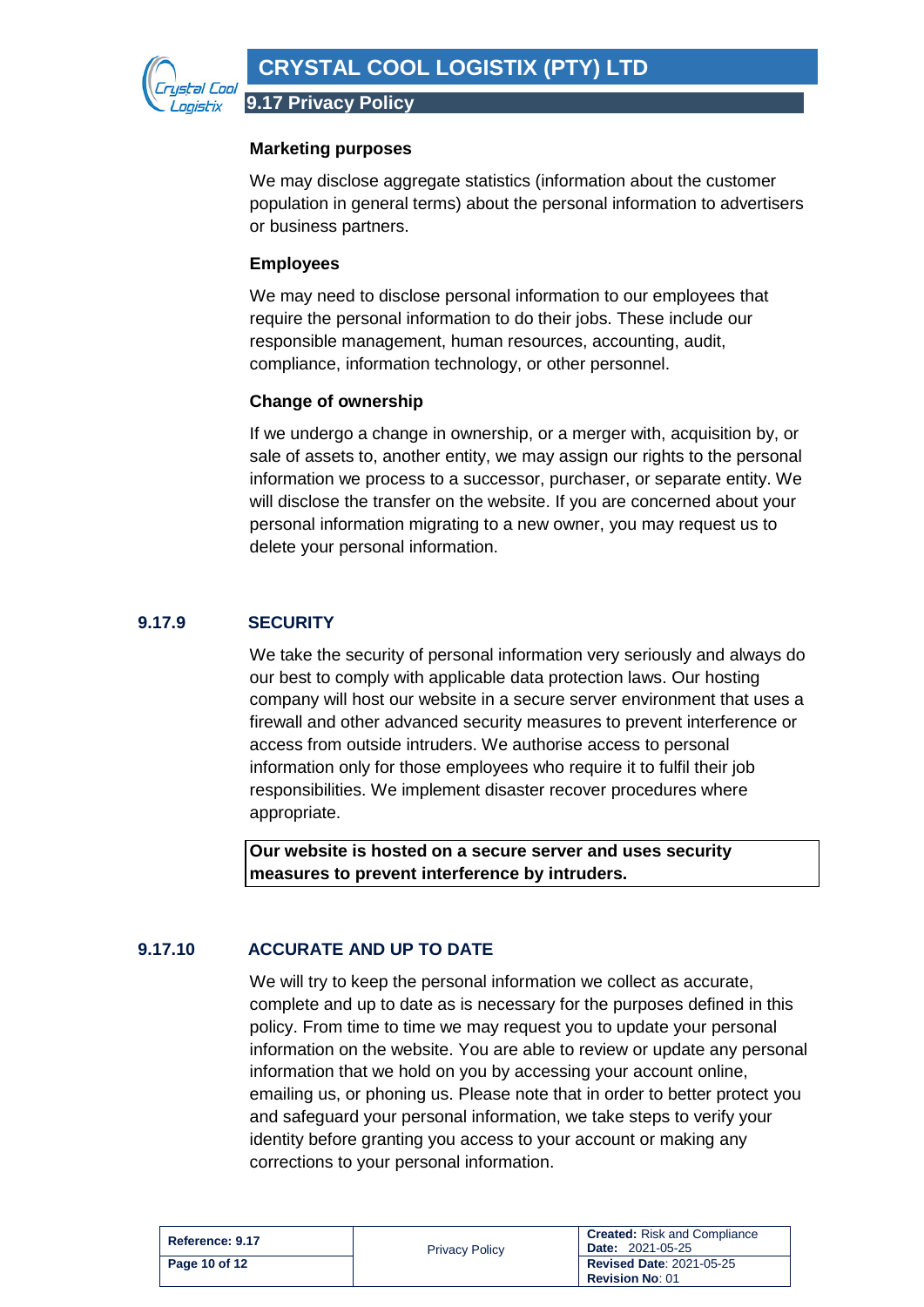

**Please keep your personal information accurate and up to date by accessing your account, emailing us, or by phoning us.**

### <span id="page-10-0"></span>**9.17.11 RETENTION**

We will only retain your personal information for as long as it is necessary to fulfil the purposes explicitly set out in this policy, unless:

- Retention of the record is required or authorised by law; or
- You have consented to the retention of the record.

During the period of retention, we will continue to abide by our nondisclosure obligations and will not share or sell your personal information.

We may retain your personal information in physical or electronic records at our discretion.

**We will only retain your personal information for as long as is necessary.**

# <span id="page-10-1"></span>**9.17.12 RESTRICTION OF PROCESSING**

You may request that we restrict the use of your personal information. When we restrict your personal information, we still have the right to store it but not use it.

# <span id="page-10-2"></span>**9.17.13 TRANSFER TO ANOTHER COUNTRY**

We may transmit or transfer personal information outside of the country in which it was collected to a foreign country and process it in that country. Personal information may be stored on servers located outside the country in which it was collected in a foreign country whose laws protecting personal information may not be as stringent as the laws in the country in which it was collected. You consent to us processing your personal information in a foreign country whose laws regarding processing of personal information may be less stringent. We will endeavour in these circumstances to comply with data protection laws where the country receiving your personal information has less stringent data protection laws.

**We may transfer your personal information outside the country in which it was collected to a foreign country.**

| Reference: 9.17 | <b>Privacy Policy</b> | <b>Created:</b> Risk and Compliance<br><b>Date: 2021-05-25</b> |
|-----------------|-----------------------|----------------------------------------------------------------|
| Page 11 of 12   |                       | <b>Revised Date: 2021-05-25</b><br><b>Revision No: 01</b>      |